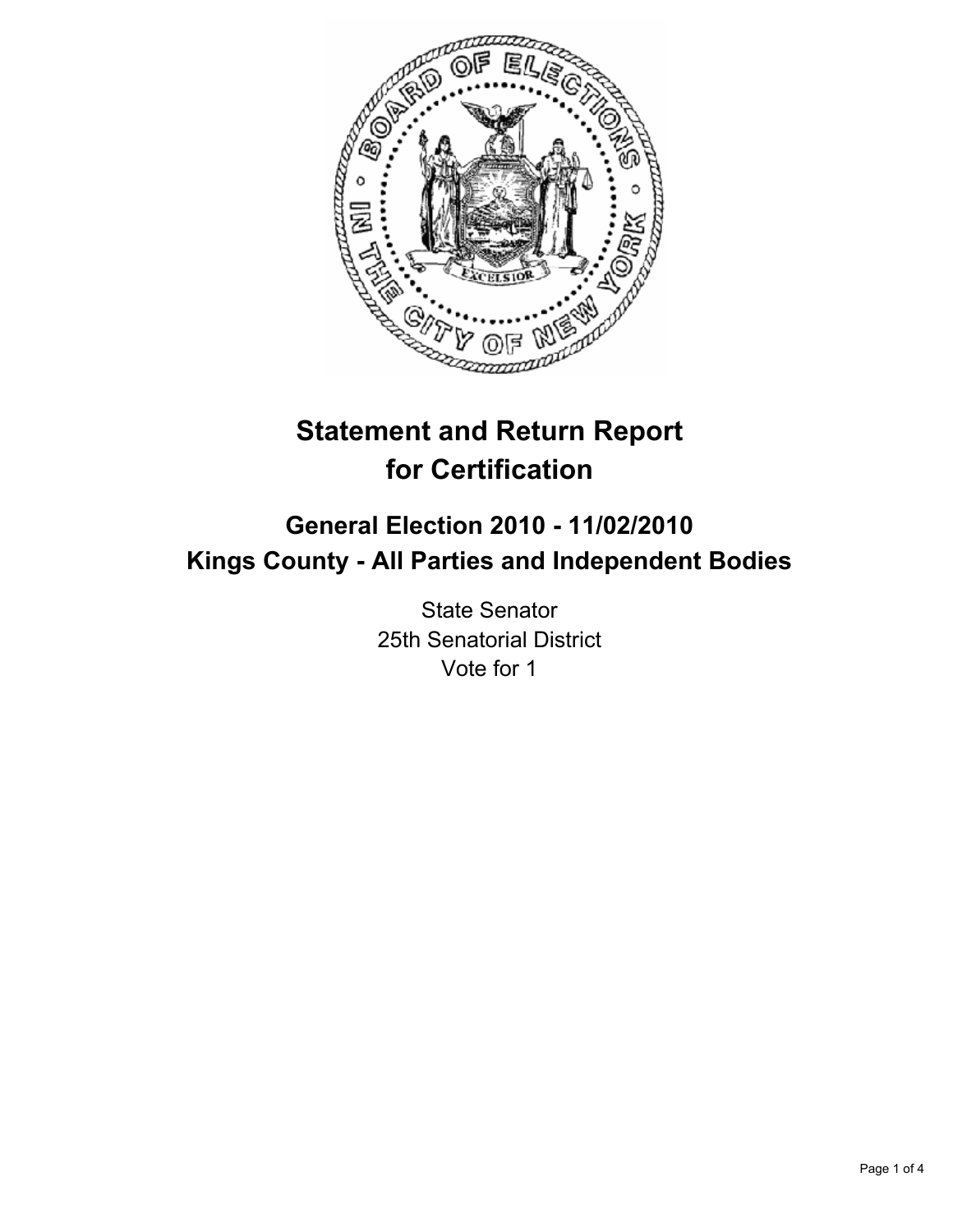

## **Assembly District 50**

| PUBLIC COUNTER                       | 6,717 |
|--------------------------------------|-------|
| <b>EMERGENCY</b>                     | 0     |
| ABSENTEE/MILITARY                    | 79    |
| <b>AFFIDAVIT</b>                     | 145   |
| <b>Total Ballots</b>                 | 6,963 |
| DANIEL L SQUADRON (DEMOCRATIC)       | 4,827 |
| JOSEPH A NARDIELLO (REPUBLICAN)      | 844   |
| DANIEL L SQUADRON (WORKING FAMILIES) | 425   |
| <b>BRANDON COLE (WRITE-IN)</b>       |       |
| HOWARD HARRINGTON (WRITE-IN)         |       |
| MICHELE FREEMAN (WRITE-IN)           | 1     |
| MRS. TROY (WRITE-IN)                 | 1     |
| <b>Total Votes</b>                   | 6,100 |
| Unrecorded                           | 863   |

**Assembly District 51**

| 64 |
|----|
| 0  |
|    |
| 4  |
| 69 |
| 44 |
| 9  |
| 11 |
| 64 |
| 5  |
|    |

#### **Assembly District 52**

| <b>PUBLIC COUNTER</b>                | 18,255 |
|--------------------------------------|--------|
| <b>EMERGENCY</b>                     | 1      |
| ABSENTEE/MILITARY                    | 518    |
| <b>AFFIDAVIT</b>                     | 536    |
| <b>Total Ballots</b>                 | 19,579 |
| DANIEL L SQUADRON (DEMOCRATIC)       | 12,545 |
| JOSEPH A NARDIELLO (REPUBLICAN)      | 2,136  |
| DANIEL L SQUADRON (WORKING FAMILIES) | 3,288  |
| ANISLE HARRIS (WRITE-IN)             |        |
| LORRAINE NELSON (WRITE-IN)           |        |
| MARTIN CONNOR (WRITE-IN)             | 3      |
| PAT KIERMAN (WRITE-IN)               |        |
| <b>ROBERT SUTTON (WRITE-IN)</b>      | 1      |
| <b>Total Votes</b>                   | 17,976 |
| Unrecorded                           | 1.603  |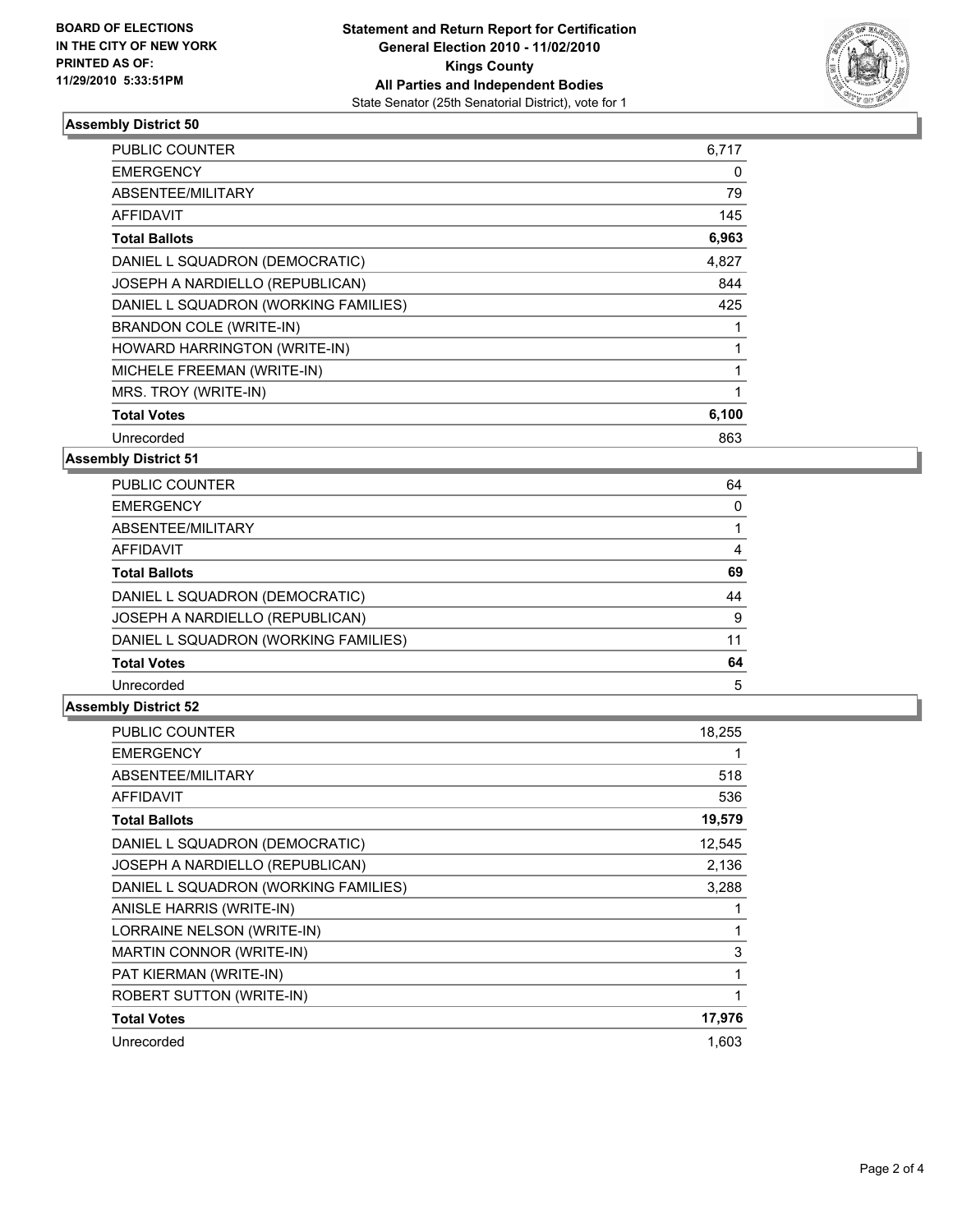

## **Assembly District 57**

| Unrecorded                           |   |
|--------------------------------------|---|
| <b>Total Votes</b>                   | 6 |
| DANIEL L SQUADRON (WORKING FAMILIES) |   |
| JOSEPH A NARDIELLO (REPUBLICAN)      | 0 |
| DANIEL L SQUADRON (DEMOCRATIC)       | 5 |
| <b>Total Ballots</b>                 |   |
| <b>AFFIDAVIT</b>                     | 0 |
| ABSENTEE/MILITARY                    |   |
| <b>EMERGENCY</b>                     | 0 |
| <b>PUBLIC COUNTER</b>                | 6 |